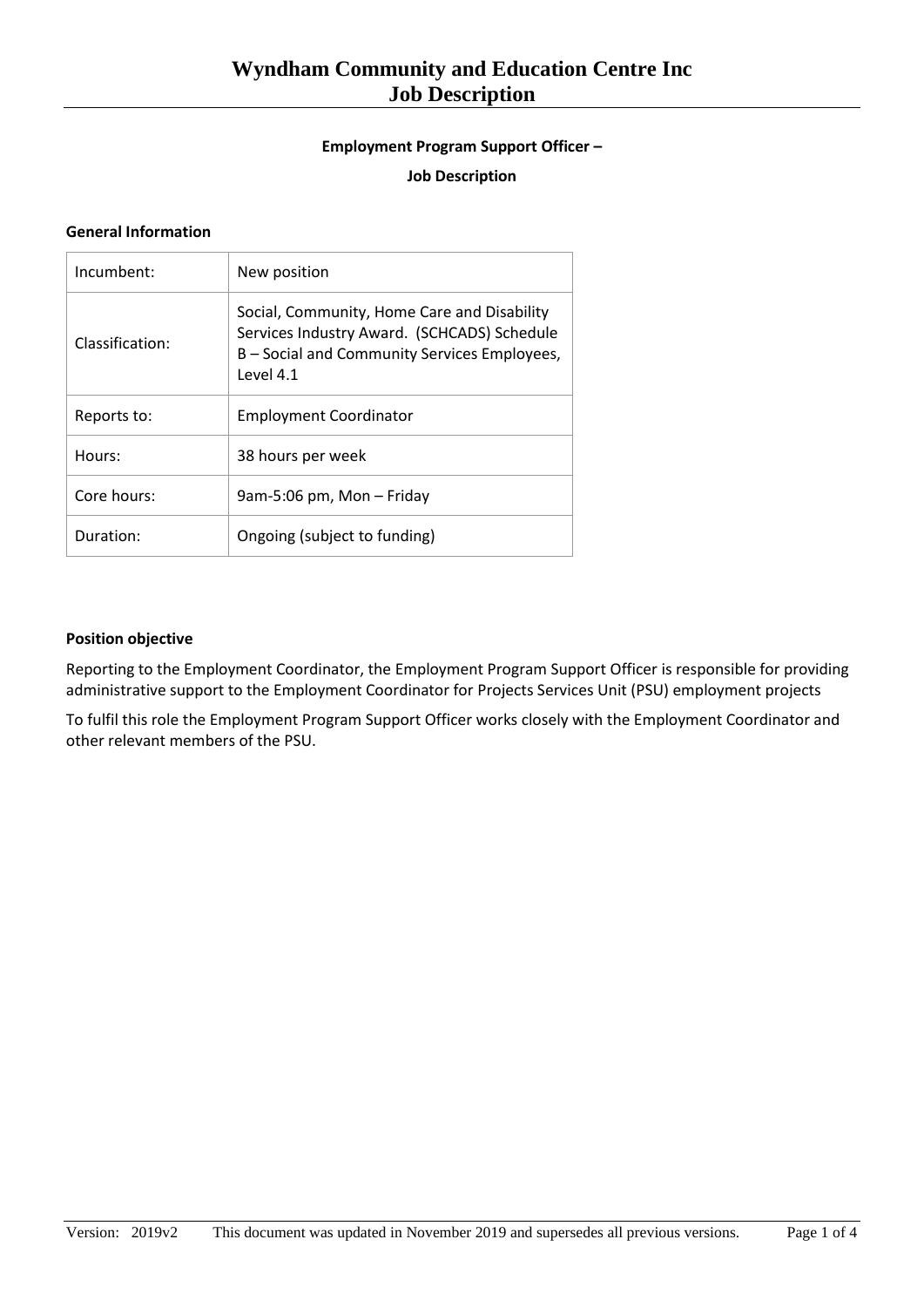## **Duties & responsibilities**

*1 Program delivery & expertise*

Work in close collaboration with the Employment Coordinator to:

- 1.1 Develop and monitor appropriate use of administration systems and procedures
- 1.2 Train and support PSU staff in the use of administration systems and procedures
- 1.3 Process program registrations and maintain program spreadsheets and stakeholder and supplier lists
- 1.4 Provide administrative support for event set up and activities
- 1.5 Create meeting agendas and record minutes

#### *2 Client support*

- 2.1 Provide support in resume, cover letter and job application development and modification
- 2.2 General administration support, such as client calls and program diary management, as required

#### *3 Marketing and promotion*

- 3.1 Assist in the development of program presentations and marketing flyers
- 3.2 Prepare PowerPoint and marketing flyers for specific projects
- 3.3 Develop and implement marketing strategies through virtual and online platforms to promote employment projects
- 3.4 Develop an understanding of projects to be able to communicate with internal departments and external agencies around program objectives and eligibility requirement

#### *4 Organisational planning*

- 4.1 Participation in the planning and review of projects when required
- 4.2 Participation in staff meetings, and policy and organisational development activities
- 4.3 Attend Project Services Unit and additional internal meetings as required

#### *5 Relationships*

- 5.1 Maintain co-operative working relationships with other members of the PSU team, other Wyndham CEC staff and stakeholders
- 5.2 Liaise closely with the Finance team to oversee financial administrative systems and processes

#### *6 Reporting*

- 6.1 Compile data for reporting purpose
- 6.2 Maintain employer and client records aligned with organisational privacy policies
- 6.3 Ensure information for program audits and archiving is prepared in a timely manner
- 6.4 Record service performance information, including a target/actual caseload spreadsheet, and ensure data bases are updated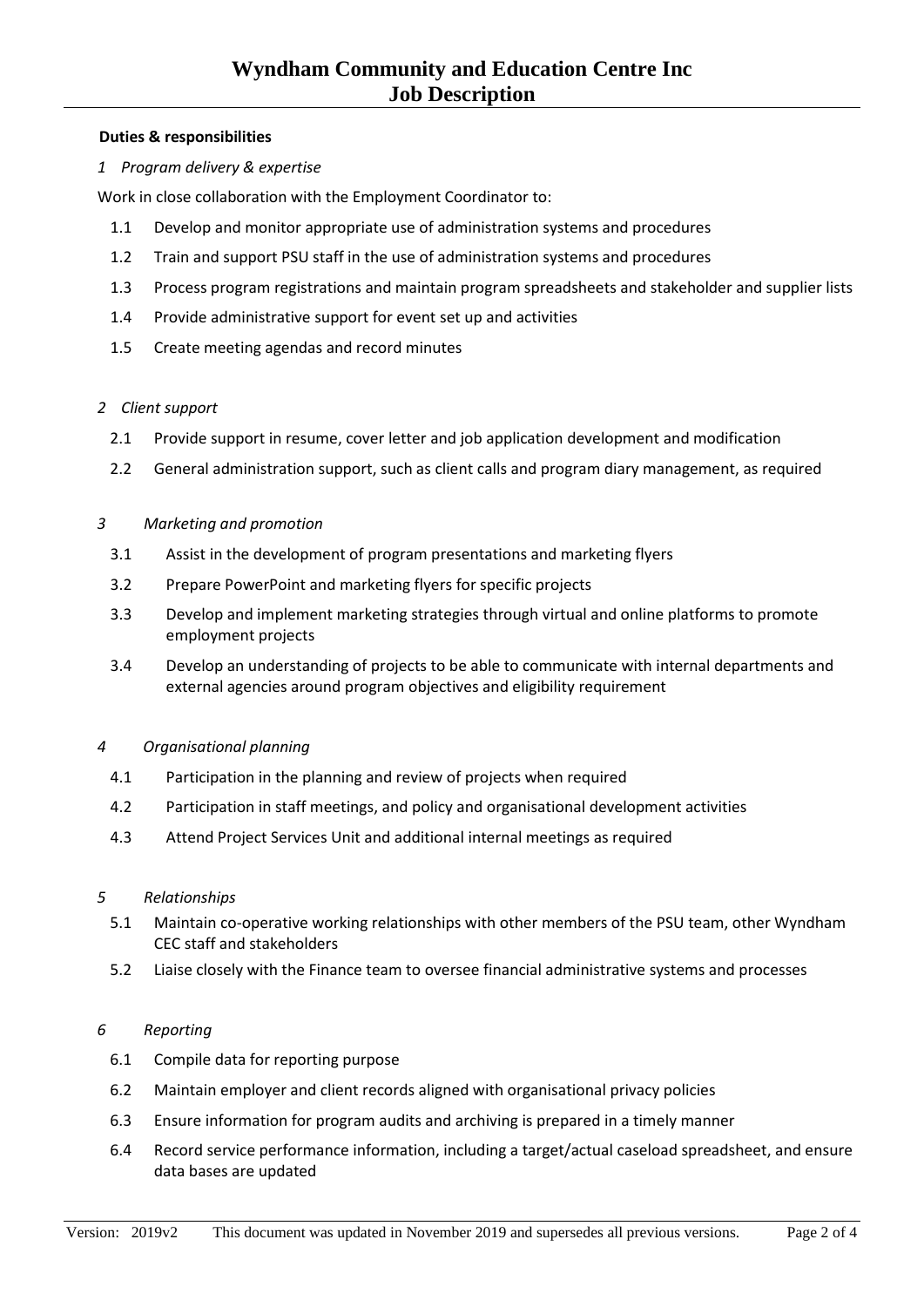## **Wyndham Community and Education Centre Inc Job Description**

- *7 Risk and Compliance* 
	- 7.1 Meet administrative, reporting requirements and funding contract guidelines
	- 7.2 Ensure compliance with Wyndham CEC Policies and Procedures
	- 7.3 Report to the Employment Coordinator any identified risks or issues to enable timely responses
	- 7.4 Provide services free from any sexual harassment and any unlawful discrimination that contravenes the:
		- Commonwealth Racial Discrimination Act 1975
		- Commonwealth Sex Discrimination Act 1984
		- Disability Discrimination Act 1992
	- 7.5 Provide services in compliance with relevant sections of the:
		- Privacy Act 1988
		- Crimes Act 1914
		- Freedom of Information Act 1982

#### *8 Other requirements*

8.1 Take on other duties consistent with the position as required by the Employment Coordinator

#### **Important notes**

Maintain confidentiality of clients, staff & office operations and support staff & students with any identified needs.

Promote the purposes of Wyndham CEC as stated in its Constitution and Mission and Vision statements.

All staff should have a basic understanding of Occupational Health and Safety requirements and must ensure that their work practices reflect this.

Victoria introduced compulsory minimum standards that apply to Wyndham CEC from 1/1/2016 to help protect children from all forms of abuse. The Child Safe Standards form part of the Victorian Government's response to the Betrayal of Trust Inquiry. Wyndham CEC has a commitment to child safety and zero tolerance of child abuse.

#### **Key Selection Criteria**

The person for this position will be assessed against the following Key Selection Criteria:

- Strong time management, organisational, administration and diary management skills
- Strong report writing, verbal communication and computer Microsoft Office skills
- **•** Demonstrated experience in the delivery of programs that reflect an understanding and commitment to working within a community environment
- Proven track record in establishment and implementation of daily administrative systems
- Experience in ensuring project objectives are met, adapting resource allocations to cope with contingencies while recognising risks and effectively dealing with them
- Experience in customer service and providing a first point of contact for referrals